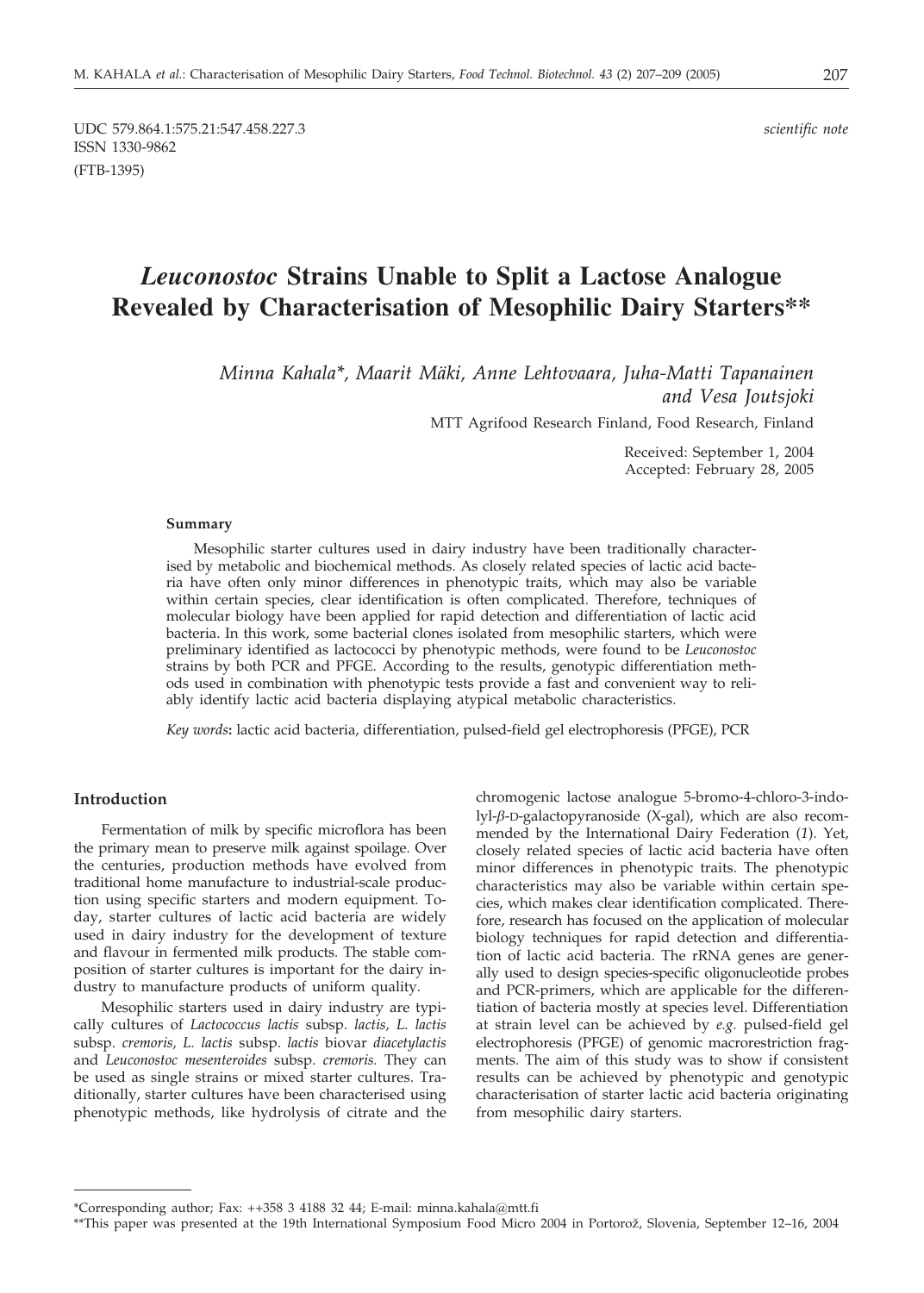#### **Materials and Methods**

*L. lactis* and *Leuconostoc* strains studied were isolated from two mesophilic dairy starters. *Lactococcus* strains were grown at 25 °C in M17 broth (Difco Laboratories), skimmed milk or on M17 plates solidified with 1.5 % agar. *Leuconostoc* strains were grown at 25 °C in MRS broth (Difco Laboratories) or on MRS plates. The isolated strains were phenotypically characterized by studying their ability to hydrolyze citrate and X-gal on modified Nickels and Leesment's agar plates (*2*). In order to get clones originating from a single cell, colonies were picked from Nickels and Leesment's agar plates and purified twice on MRS (*Leuconostoc* strains) or M17 (*Lactococcus* strains) plates. For genotypic identification, selected strains were subjected to PCR and pulsed field gel electrophoresis (PFGE). The differentiation between *L. lactis* subsp. *lactis* and *L. lactis* subsp. *cremoris* was based on PCR using species-specific primers, targeting the glutamate carboxylase gene (*gadB*), followed by *Ase*I digestion of the PCR products (*3*). The PCR reaction mixture consisted of the DNA template  $(0.5 \mu L)$  of the bacterial lysate obtained by disintegration of the cells with glass beads),  $1 \times F$ -511 PCR buffer (Finnzymes, Espoo, Finland),  $200 \mu M$  of each deoxyribonucleoside triphosphate,  $1 \mu$ M of each primer and 0.02 U/ $\mu$ L Dynazyme II DNA polymerase (Finnzymes). The following PCR protocol was used: a primary denaturation cycle at 95 °C for 30 s, annealing at 50 °C for 60 s and elongation at 72 °C for 60 s. The final extension step (72  $\degree$ C for 7 min) was followed by incubation at 4 °C. The PCR products were visualized on a 0.8 % agarose gel. *Leuconostoc* strains were identified by PCR utilizing species-specific primers, targeting the variable regions of 16S rDNA sequences (*4*). PCR amplification was performed as described above for lactococci. The preparation of the genomic DNA in agarose blocks for PFGE was performed as described by Tynkkynen *et al.* (*5*). *Lactococcus* and *Leuconostoc* strains were grown in M17 and MRS broth, respectively, to an absorbance of  $0.6-1.0$  at  $600$  nm  $(A_{600nm})$ . Cells were harvested by centrifugation, washed with the solution of 10 mM Tris, 20 mM NaCl and 50 mM EDTA (pH=7.2), and resuspended in  $100 \mu L$  of the same buffer. The suspension was mixed with 100  $\mu$ L of 2 % agarose (Certified Megabase Agarose, Bio-Rad) before solidifying in the molds. The agarose blocks were treated with lysis buffer (10 mM Tris, 20 mM NaCl, 100 mM EDTA, 1 % sarcosyl and 0.2 % deoxycholate, containing 2.5 mg/mL lysozyme (Roche)) at 37 °C overnight. The blocks were then incubated for 18 h at 50 °C in the buffer containing 100 mM EDTA, 1 % sarcosyl and 0.2 % deoxycholate (pH=8), supplemented with proteinase K (1 mg/mL). The blocks were soaked four times in the solution of 20 mM Tris and 50 mM EDTA (pH=8), the first two washes containing 1 mM phenylmethylsulfonyl fluoride (Sigma). The blocks were then washed twice with TE buffer and equilibrated with the restriction buffer recommended for the enzyme by the manufacturer. After restriction enzyme digestion, the electrophoresis of the digested DNAs was performed on 1 % Certified Megabase Agarose (Bio-Rad) in  $0.5 \times$  TBE buffer using CHEF DRIII apparatus (Bio--Rad Laboratories). The conditions applied to electrophoresis were as recommended by the manufacturer (Bio- -Rad Laboratories).

#### **Results and Discussion**

The modified Nickels and Leesment's agar with the added X-gal was a convenient method to differentiate the aroma producers *L. mesenteroides* subsp. *cremoris* (blue colonies with or without a clear zone) and *L. lactis* subsp. *lactis* biovar *diacetylactis* (white colonies with a clear zone) from *L. lactis* subsp. *lactis* and *L. lactis* subsp. *cremoris* (white colonies without a zone). During cultivation for pure cultures originating from a single cell, some lactococcal strains showed retarded growth on M17 agar plates, but grew normally on MRS agar. A PCR assay performed with primers designed to detect lactococci (*3*) failed to produce any specific bands when the products were analysed on  $0.8\%$  agarose. Instead, a multiplex PCR experiment carried out with primers specific for



**Fig. 1.** Multiplex PCR identification with *Leuconostoc mesenteroides* and *Leuconostoc lactis* specific primers. Lanes: 1, molecular weight marker; 2, *L. lactis* DSM 20202; 3, *L. mesenteroides* DSM 20346; 4–7, isolated starter strains A3, A4, A5 and A6, respectively, identified as lactococci by phenotypic methods; 8, isolated starter strain A2 identified as *Leuconostoc* by phenotypic methods



**Fig. 2.** PFGE patterns of total DNA from the selected strains digested with *Sma*I (lanes 1 to 4) and *Not*I (lanes 5 to 8). Lanes: 1 and 5, isolate A1 (*Lactococcus lactis* subsp. *cremoris*); 2 and 6, isolate A7 (*L. lactis* subsp. *cremoris*); 3 and 7, isolate A2 (*Leuconostoc mesenteroides*); 4 and 8, isolate A3 identified as *Lactococcus* by phenotypic methods